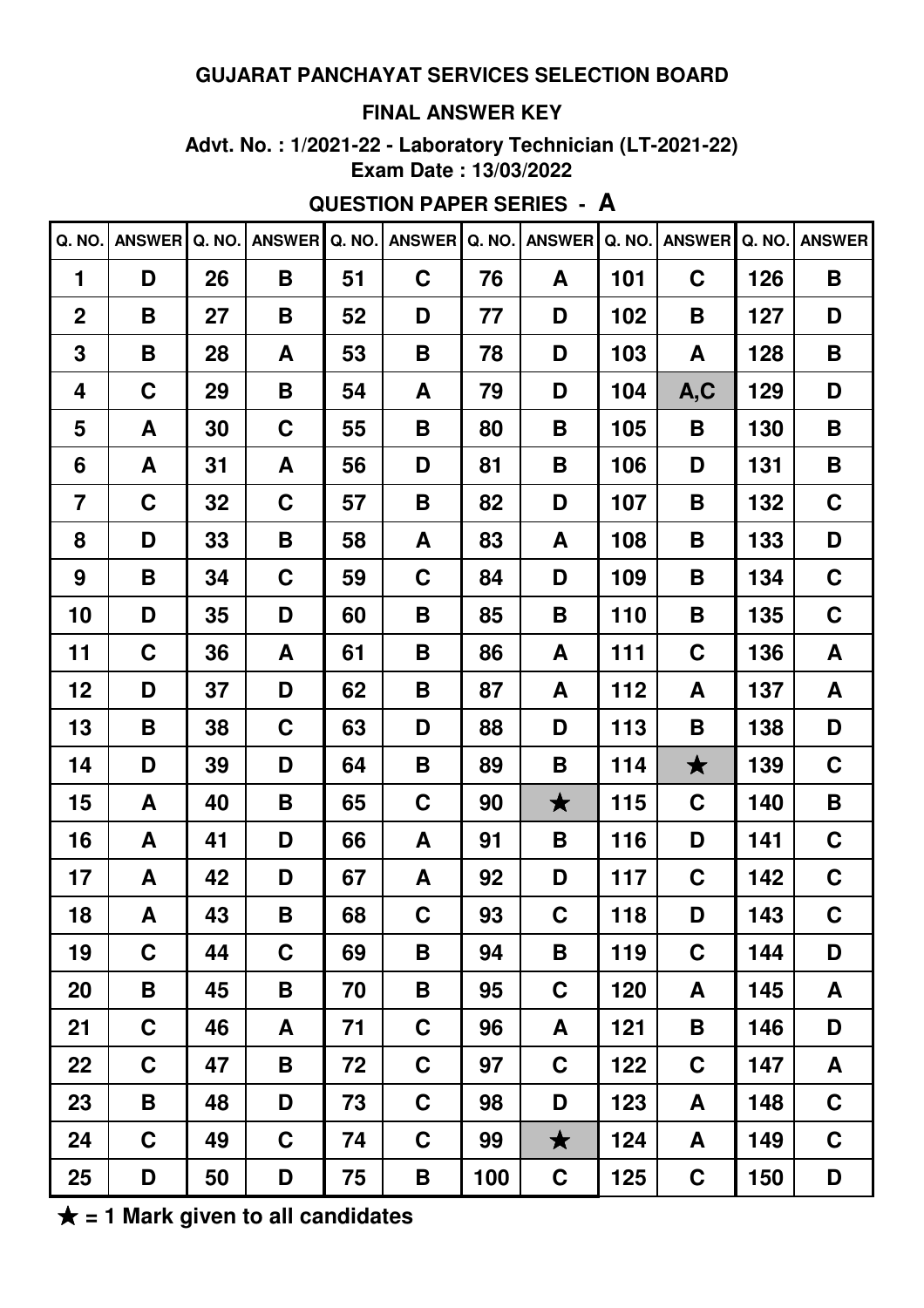### **FINAL ANSWER KEY**

**Advt. No. : 1/2021-22 - Laboratory Technician (LT-2021-22) Exam Date : 13/03/2022**

# **QUESTION PAPER SERIES - B**

| Q. NO.         | ANSWER Q. NO. |    | <b>ANSWER</b> | Q. NO. | <b>ANSWER</b> | Q. NO. | <b>ANSWER</b> | Q. NO. | <b>ANSWER</b> | Q. NO. | <b>ANSWER</b> |
|----------------|---------------|----|---------------|--------|---------------|--------|---------------|--------|---------------|--------|---------------|
| $\mathbf 1$    | $\mathbf C$   | 26 | A             | 51     | A             | 76     | C             | 101    | $\mathbf C$   | 126    | B             |
| $\overline{2}$ | D             | 27 | B             | 52     | D             | 77     | Β             | 102    | D             | 127    | $\mathbf C$   |
| 3              | D             | 28 | $\mathbf C$   | 53     | D             | 78     | C             | 103    | $\mathbf C$   | 128    | $\mathbf C$   |
| 4              | A             | 29 | B             | 54     | C             | 79     | C             | 104    | D             | 129    | B             |
| 5              | $\mathbf C$   | 30 | D             | 55     | A             | 80     | D             | 105    | B             | 130    | D             |
| 6              | D             | 31 | D             | 56     | A             | 81     | Β             | 106    | D             | 131    | $\mathbf C$   |
| $\overline{7}$ | D             | 32 | B             | 57     | A             | 82     | В             | 107    | D             | 132    | A             |
| 8              | A             | 33 | D             | 58     | A             | 83     | C             | 108    | A             | 133    | D             |
| 9              | A             | 34 | A             | 59     | C             | 84     | D             | 109    | A             | 134    | A             |
| 10             | B             | 35 | A             | 60     | D             | 85     | C             | 110    | B,D           | 135    | D             |
| 11             | D             | 36 | $\mathbf C$   | 61     | Β             | 86     | A             | 111    | B             | 136    | D             |
| 12             | $\mathbf C$   | 37 | D             | 62     | C             | 87     | Β             | 112    | A             | 137    | D             |
| 13             | $\mathbf C$   | 38 | Β             | 63     | C             | 88     | C             | 113    | $\mathbf C$   | 138    | $\mathbf C$   |
| 14             | D             | 39 | C             | 64     | C             | 89     | C             | 114    | D             | 139    | B             |
| 15             | A             | 40 | $\mathbf C$   | 65     | C             | 90     | D             | 115    | B             | 140    | $\mathbf C$   |
| 16             | B             | 41 | $\mathbf C$   | 66     | A             | 91     | D             | 116    | B             | 141    | A             |
| 17             | D             | 42 | C             | 67     | A             | 92     | Β             | 117    | $\bigstar$    | 142    | B             |
| 18             | B             | 43 | A             | 68     | C             | 93     | C             | 118    | D             | 143    | B             |
| 19             | A             | 44 | D             | 69     | C             | 94     | D             | 119    | D             | 144    | B             |
| 20             | D             | 45 | $\bigstar$    | 70     | A             | 95     | Β             | 120    | A             | 145    | A             |
| 21             | B             | 46 | B             | 71     | D             | 96     | C             | 121    | $\mathbf C$   | 146    | $\mathbf C$   |
| 22             | A             | 47 | D             | 72     | A             | 97     | A             | 122    | A             | 147    | D             |
| 23             | D             | 48 | $\mathbf C$   | 73     | A             | 98     | Β             | 123    | $\mathbf C$   | 148    | D             |
| 24             | A             | 49 | $\mathbf C$   | 74     | D             | 99     | A             | 124    | $\mathbf C$   | 149    | D             |
| 25             | $\mathbf C$   | 50 | $\bigstar$    | 75     | D             | 100    | $\mathbf C$   | 125    | B             | 150    | A             |

★ **= 1 Mark given to all candidates**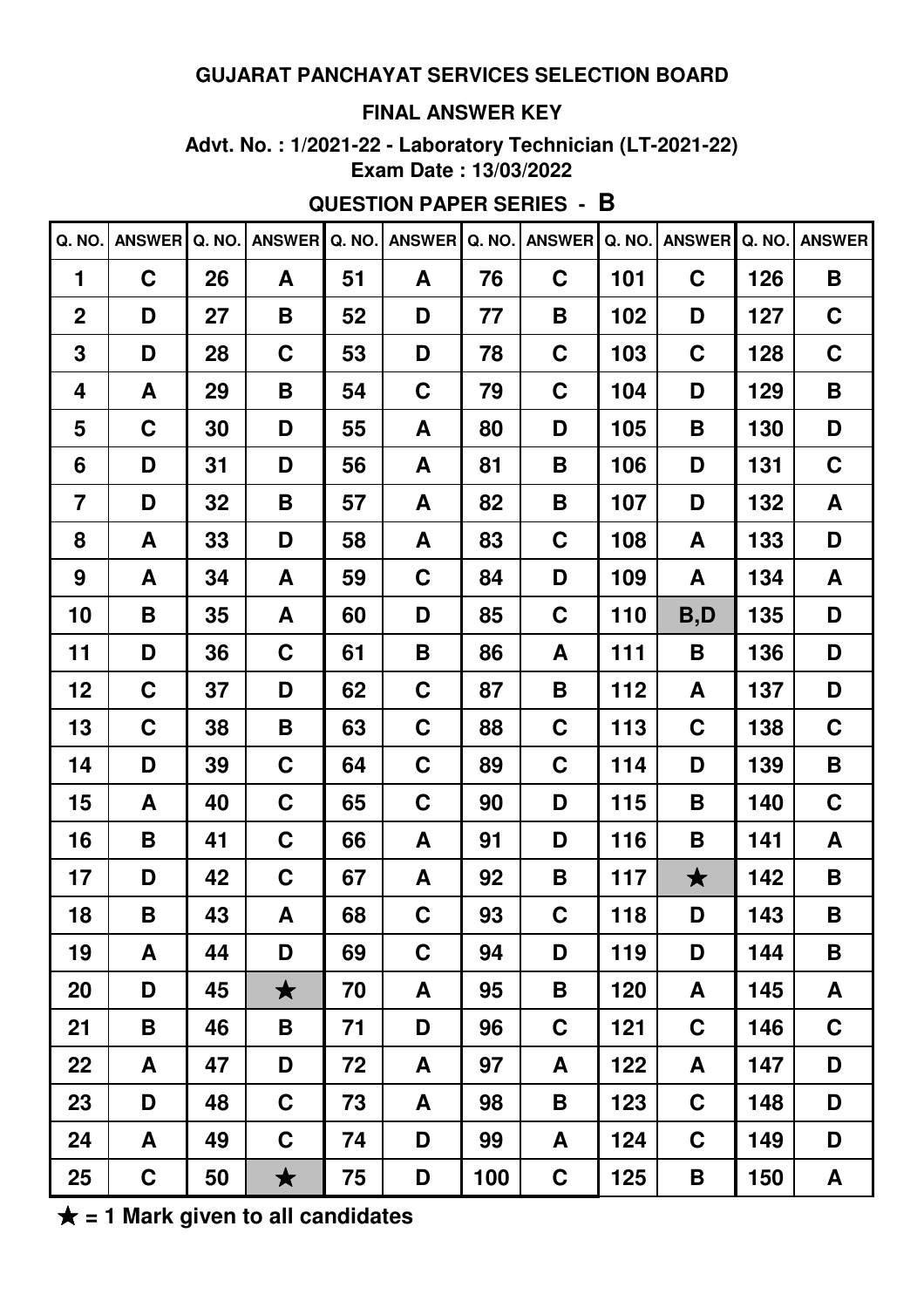#### **FINAL ANSWER KEY**

Advt. No.: 1/2021-22 - Laboratory Technician (LT-2021-22) Exam Date: 13/03/2022

# **QUESTION PAPER SERIES - C**

| Q. NO.          | <b>ANSWER</b> | Q. NO. | <b>ANSWER</b> | Q. NO. | <b>ANSWER</b> | Q. NO. | ANSWER Q. NO. |     | <b>ANSWER</b> | Q. NO. | <b>ANSWER</b> |
|-----------------|---------------|--------|---------------|--------|---------------|--------|---------------|-----|---------------|--------|---------------|
| 1               | B             | 26     | D             | 51     | D             | 76     | A             | 101 | A             | 126    | D             |
| $\overline{2}$  | A             | 27     | A             | 52     | A             | 77     | B             | 102 | B             | 127    | B             |
| 3               | D             | 28     | $\mathbf C$   | 53     | B             | 78     | A             | 103 | $\mathbf C$   | 128    | $\mathbf C$   |
| 4               | A             | 29     | B             | 54     | A             | 79     | C             | 104 | D             | 129    | D             |
| $5\phantom{.0}$ | B             | 30     | D             | 55     | D             | 80     | B             | 105 | $\mathbf C$   | 130    | D             |
| 6               | C             | 31     | $\bigstar$    | 56     | A             | 81     | A             | 106 | $\mathbf C$   | 131    | D             |
| $\overline{7}$  | B             | 32     | B             | 57     | D             | 82     | D             | 107 | $\bigstar$    | 132    | D             |
| 8               | B             | 33     | B             | 58     | $\mathbf C$   | 83     | A             | 108 | B             | 133    | D             |
| 9               | $\mathbf C$   | 34     | D             | 59     | B             | 84     | B             | 109 | A             | 134    | D             |
| 10              | A             | 35     | A             | 60     | B             | 85     | D             | 110 | $\mathbf C$   | 135    | $\mathbf C$   |
| 11              | A             | 36     | B             | 61     | D             | 86     | B             | 111 | A             | 136    | $\mathbf C$   |
| 12              | $\mathbf C$   | 37     | A             | 62     | $\mathbf C$   | 87     | $\bigstar$    | 112 | D             | 137    | A             |
| 13              | A             | 38     | A             | 63     | A             | 88     | D             | 113 | D             | 138    | A             |
| 14              | B             | 39     | D             | 64     | A             | 89     | C             | 114 | $\mathbf C$   | 139    | A             |
| 15              | D             | 40     | A             | 65     | B             | 90     | A             | 115 | B             | 140    | A             |
| 16              | $\mathbf C$   | 41     | D             | 66     | A             | 91     | Β             | 116 | A             | 141    | D             |
| 17              | D             | 42     | C             | 67     | B             | 92     | C             | 117 | A             | 142    | B             |
| 18              | D             | 43     | A             | 68     | D             | 93     | A,C           | 118 | D             | 143    | D             |
| 19              | A             | 44     | D             | 69     | B             | 94     | C             | 119 | A             | 144    | A             |
| 20              | B             | 45     | A             | 70     | D             | 95     | A             | 120 | $\mathbf C$   | 145    | B             |
| 21              | $\mathbf C$   | 46     | C             | 71     | A             | 96     | B             | 121 | D             | 146    | A             |
| 22              | B             | 47     | B             | 72     | D             | 97     | C             | 122 | D             | 147    | $\mathbf C$   |
| 23              | D             | 48     | D             | 73     | D             | 98     | D             | 123 | $\mathbf C$   | 148    | D             |
| 24              | B             | 49     | B             | 74     | A             | 99     | B             | 124 | $\mathbf C$   | 149    | A             |
| 25              | A             | 50     | D             | 75     | D             | 100    | D             | 125 | B             | 150    | $\mathbf C$   |

 $\bigstar$  = 1 Mark given to all candidates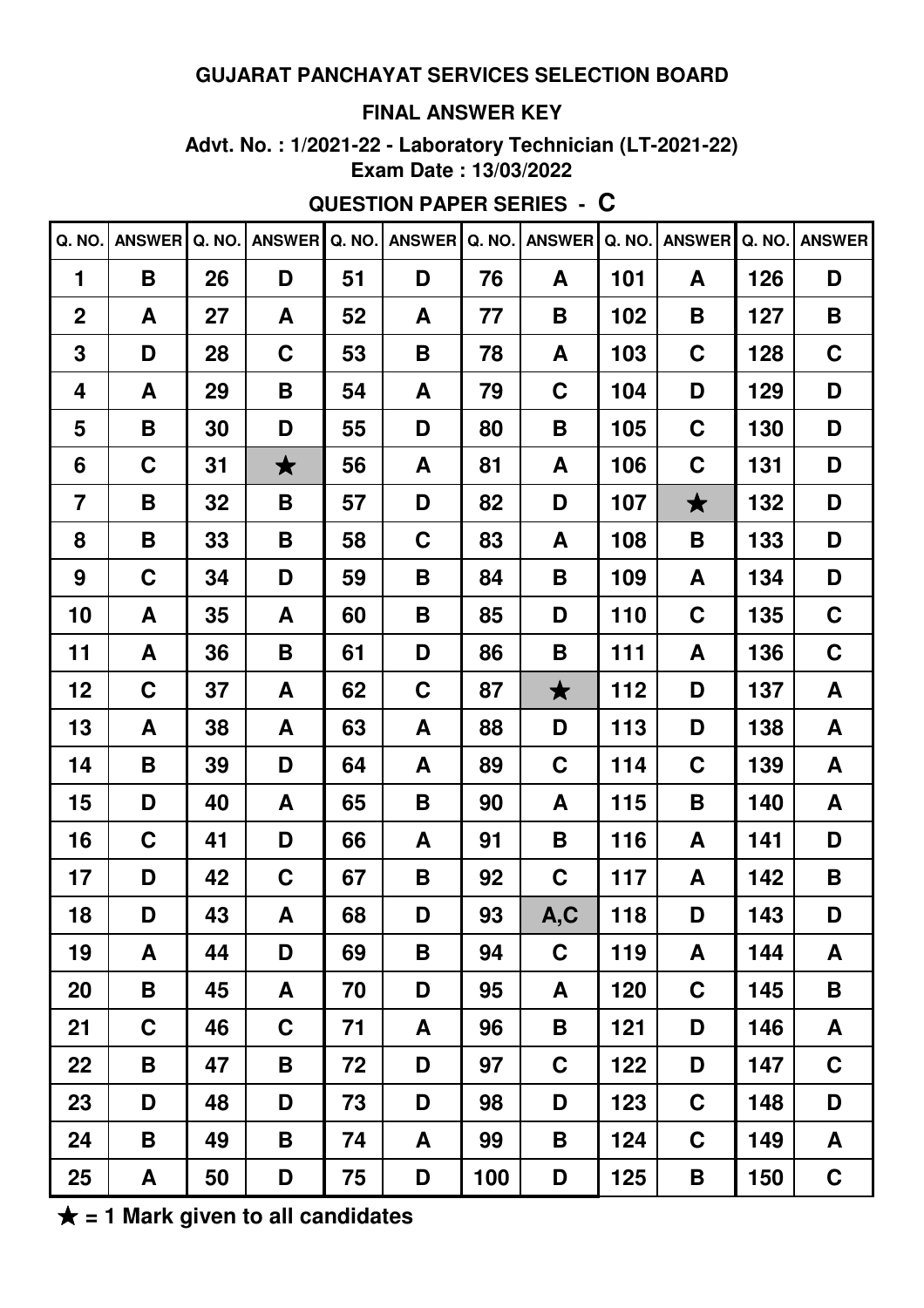### **FINAL ANSWER KEY**

**Advt. No. : 1/2021-22 - Laboratory Technician (LT-2021-22) Exam Date : 13/03/2022**

# **QUESTION PAPER SERIES - D**

| Q. NO.         | <b>ANSWER</b> | Q. NO. | <b>ANSWER</b> | Q. NO. | <b>ANSWER</b> | Q. NO. | <b>ANSWER</b> | Q. NO. | <b>ANSWER</b> | Q. NO. | <b>ANSWER</b> |
|----------------|---------------|--------|---------------|--------|---------------|--------|---------------|--------|---------------|--------|---------------|
| 1              | $\mathbf C$   | 26     | A             | 51     | B             | 76     | D             | 101    | $\mathbf C$   | 126    | B             |
| $\overline{2}$ | D             | 27     | A             | 52     | B             | 77     | A             | 102    | $\mathbf C$   | 127    | $\mathbf C$   |
| 3              | B             | 28     | Β             | 53     | B             | 78     | A             | 103    | B,D           | 128    | A             |
| 4              | D             | 29     | D             | 54     | A             | 79     | B             | 104    | B             | 129    | B             |
| 5              | B             | 30     | $\mathbf C$   | 55     | A             | 80     | D             | 105    | $\mathbf C$   | 130    | A             |
| 6              | A             | 31     | C             | 56     | D             | 81     | A             | 106    | $\bigstar$    | 131    | A             |
| $\overline{7}$ | B             | 32     | D             | 57     | A             | 82     | D             | 107    | C             | 132    | $\mathbf C$   |
| 8              | B             | 33     | D             | 58     | B             | 83     | ★             | 108    | B             | 133    | D             |
| 9              | B             | 34     | B             | 59     | C             | 84     | Β             | 109    | C             | 134    | D             |
| 10             | C             | 35     | A             | 60     | C             | 85     | C             | 110    | B             | 135    | A             |
| 11             | B             | 36     | A             | 61     | B             | 86     | D             | 111    | D             | 136    | B             |
| 12             | B             | 37     | C             | 62     | A             | 87     | A             | 112    | $\mathbf C$   | 137    | B             |
| 13             | B             | 38     | D             | 63     | C             | 88     | D             | 113    | A             | 138    | $\mathbf C$   |
| 14             | A             | 39     | B             | 64     | A             | 89     | A             | 114    | A             | 139    | $\mathbf C$   |
| 15             | B             | 40     | A             | 65     | C             | 90     | B             | 115    | $\mathbf C$   | 140    | A             |
| 16             | B             | 41     | D             | 66     | $\bigstar$    | 91     | A             | 116    | B             | 141    | A             |
| 17             | A             | 42     | B             | 67     | A             | 92     | Β             | 117    | A             | 142    | A             |
| 18             | D             | 43     | D             | 68     | A             | 93     | C             | 118    | A             | 143    | $\mathbf C$   |
| 19             | $\mathbf C$   | 44     | B             | 69     | A             | 94     | A             | 119    | A             | 144    | B             |
| 20             | B             | 45     | A             | 70     | B             | 95     | C             | 120    | D             | 145    | $\mathbf C$   |
| 21             | A             | 46     | A             | 71     | A             | 96     | D             | 121    | D             | 146    | B             |
| 22             | $\mathbf C$   | 47     | A             | 72     | A             | 97     | D             | 122    | B             | 147    | B             |
| 23             | A             | 48     | B             | 73     | C             | 98     | D             | 123    | $\mathbf C$   | 148    | $\mathbf C$   |
| 24             | $\mathbf C$   | 49     | B             | 74     | A             | 99     | Β             | 124    | D             | 149    | D             |
| 25             | D             | 50     | $\mathbf C$   | 75     | D             | 100    | C             | 125    | $\mathbf C$   | 150    | D             |

★ **= 1 Mark given to all candidates**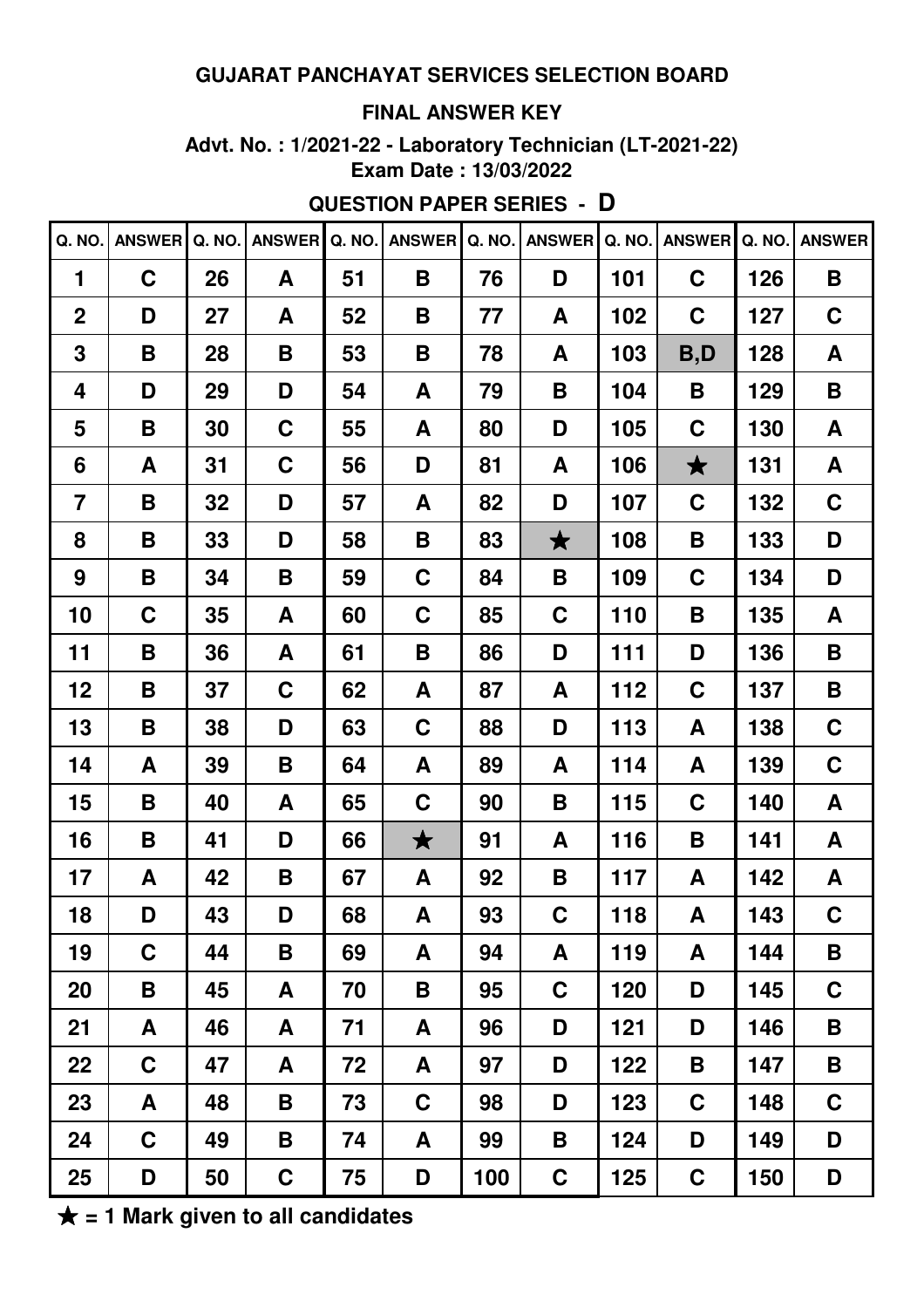### **FINAL ANSWER KEY**

**Advt. No. : 1/2021-22 - Laboratory Technician (LT-2021-22) Exam Date : 13/03/2022**

# **QUESTION PAPER SERIES - E**

| Q. NO.         | ANSWER Q. NO. |    | <b>ANSWER</b> | Q. NO. | <b>ANSWER</b> | Q. NO. | <b>ANSWER</b> | Q. NO. | <b>ANSWER</b> | Q. NO. | <b>ANSWER</b> |
|----------------|---------------|----|---------------|--------|---------------|--------|---------------|--------|---------------|--------|---------------|
| $\mathbf 1$    | B             | 26 | B             | 51     | A             | 76     | $\mathbf C$   | 101    | $\mathbf C$   | 126    | $\mathbf C$   |
| $\overline{2}$ | $\mathbf C$   | 27 | D             | 52     | A             | 77     | D             | 102    | D             | 127    | B             |
| 3              | B             | 28 | A             | 53     | B             | 78     | B             | 103    | B             | 128    | D             |
| 4              | B             | 29 | $\mathbf C$   | 54     | $\mathbf C$   | 79     | B             | 104    | $\mathbf C$   | 129    | D             |
| 5              | B             | 30 | $\mathbf C$   | 55     | B             | 80     | B             | 105    | D             | 130    | D             |
| 6              | D             | 31 | B             | 56     | $\mathbf C$   | 81     | D             | 106    | A             | 131    | $\mathbf C$   |
| $\overline{7}$ | A             | 32 | B             | 57     | D             | 82     | D             | 107    | $\mathbf C$   | 132    | D             |
| 8              | $\mathbf C$   | 33 | A             | 58     | A             | 83     | C             | 108    | D             | 133    | B             |
| 9              | B             | 34 | B             | 59     | D             | 84     | A             | 109    | D             | 134    | B             |
| 10             | A             | 35 | A             | 60     | A             | 85     | A             | 110    | $\mathbf C$   | 135    | $\mathbf C$   |
| 11             | B             | 36 | $\mathbf C$   | 61     | $\mathbf C$   | 86     | B             | 111    | $\mathbf C$   | 136    | D             |
| 12             | D             | 37 | A             | 62     | A             | 87     | B             | 112    | A, C          | 137    | $\bigstar$    |
| 13             | C             | 38 | D             | 63     | D             | 88     | C             | 113    | B             | 138    | A             |
| 14             | $\mathbf C$   | 39 | C             | 64     | B             | 89     | C             | 114    | A             | 139    | $\mathbf C$   |
| 15             | A             | 40 | D             | 65     | $\mathbf C$   | 90     | D             | 115    | $\mathbf C$   | 140    | D             |
| 16             | D             | 41 | B             | 66     | $\mathbf C$   | 91     | C             | 116    | D             | 141    | B             |
| 17             | B             | 42 | C             | 67     | B             | 92     | A             | 117    | B             | 142    | $\bigstar$    |
| 18             | D             | 43 | A             | 68     | D             | 93     | $\mathbf C$   | 118    | $\mathbf C$   | 143    | $\mathbf C$   |
| 19             | B             | 44 | D             | 69     | B             | 94     | D             | 119    | $\mathbf C$   | 144    | A             |
| 20             | B             | 45 | B             | 70     | B             | 95     | B             | 120    | $\mathbf C$   | 145    | B             |
| 21             | B             | 46 | D             | 71     | D             | 96     | D             | 121    | A             | 146    | $\mathbf C$   |
| 22             | A             | 47 | B             | 72     | $\mathbf C$   | 97     | B             | 122    | $\mathbf C$   | 147    | A             |
| 23             | D             | 48 | B             | 73     | $\mathbf C$   | 98     | B             | 123    | A             | 148    | $\mathbf C$   |
| 24             | A             | 49 | D             | 74     | $\mathbf C$   | 99     | $\bigstar$    | 124    | B             | 149    | $\mathbf C$   |
| 25             | B             | 50 | A             | 75     | B             | 100    | D             | 125    | A             | 150    | $\mathbf{A}$  |

★ **= 1 Mark given to all candidates**